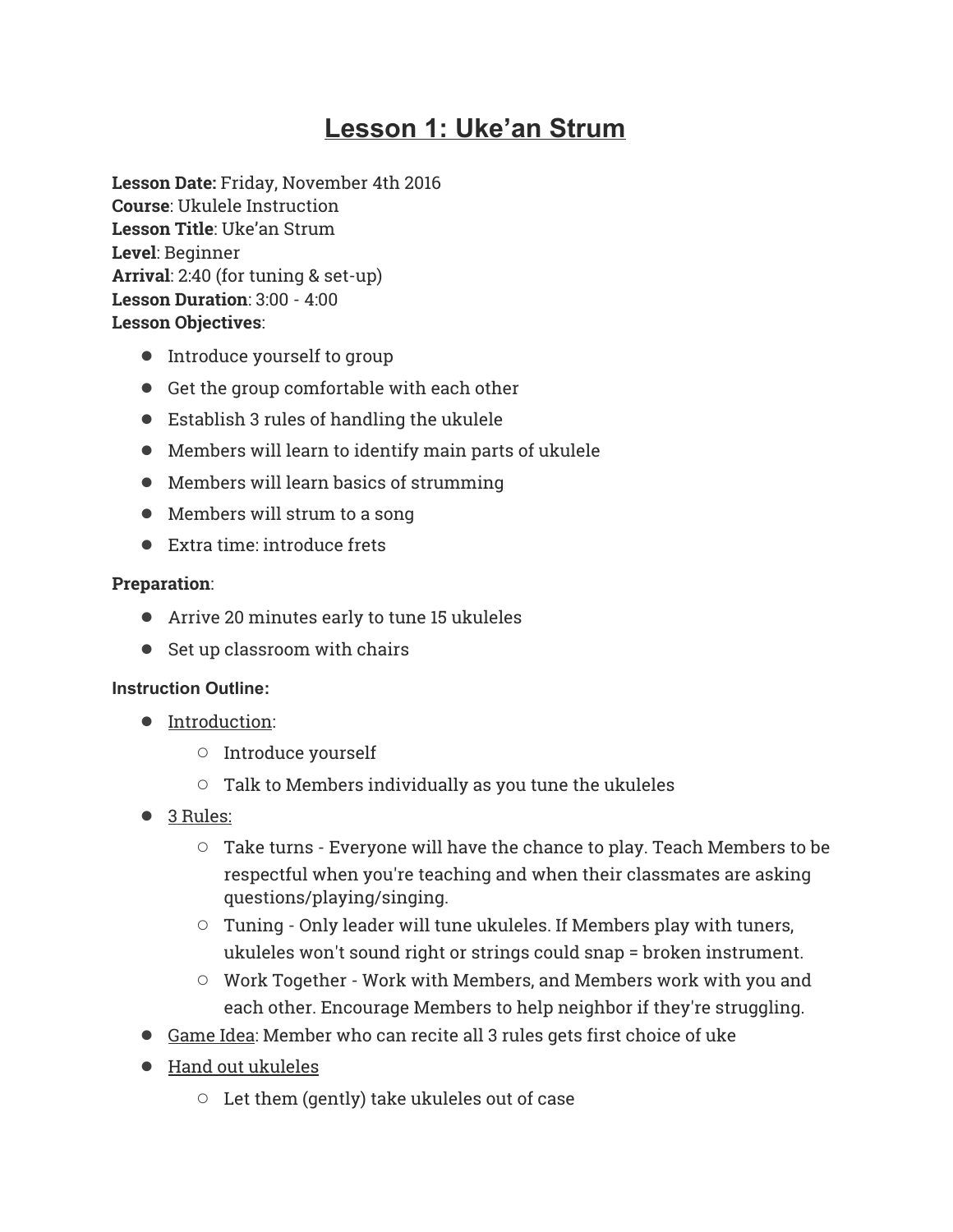- Identify different parts of the ukulele together Use Ukulele Anatomy Handouts
	- Head, Body (compare instrument to a puppy = handle it with care)
	- Tuners do not touch
	- Strings
	- Frets
- Strumming Explanation
	- Say, "Who knows how to strum?" then explain:
		- Use right hand to strum
		- Down-strum start by using thumb pressed up against fretboard
		- Note by note, play each string down
		- Start doing it faster
		- For Members who learn quickly:
			- Use index and thumb of right hand pressed together to strum
- Strumming Game
- Fret Game
- Play songs for Ukulele Strum-Along
	- You Are My Sunshine (Use songs with which they are familiar)
- Ukulele Song Binder
	- $\circ$  Invite group to write down songs they want to learn in binder

# **Activities**:

- Ukulele Anatomy Handout
	- Print out two of these sheets and put it in the front of class for members who are having a difficult time remembering parts of ukulele
- Strumming Game -
	- Say, "When I say the number 8, use the strumming technique we just learned to strum down on your ukuleles."
	- Members strum on 8: 1234678 12345678
	- on 4 and 8: 12345678 12345678
- Fret Game
	- Say "Who can find the \_\_ Fret the fastest?"